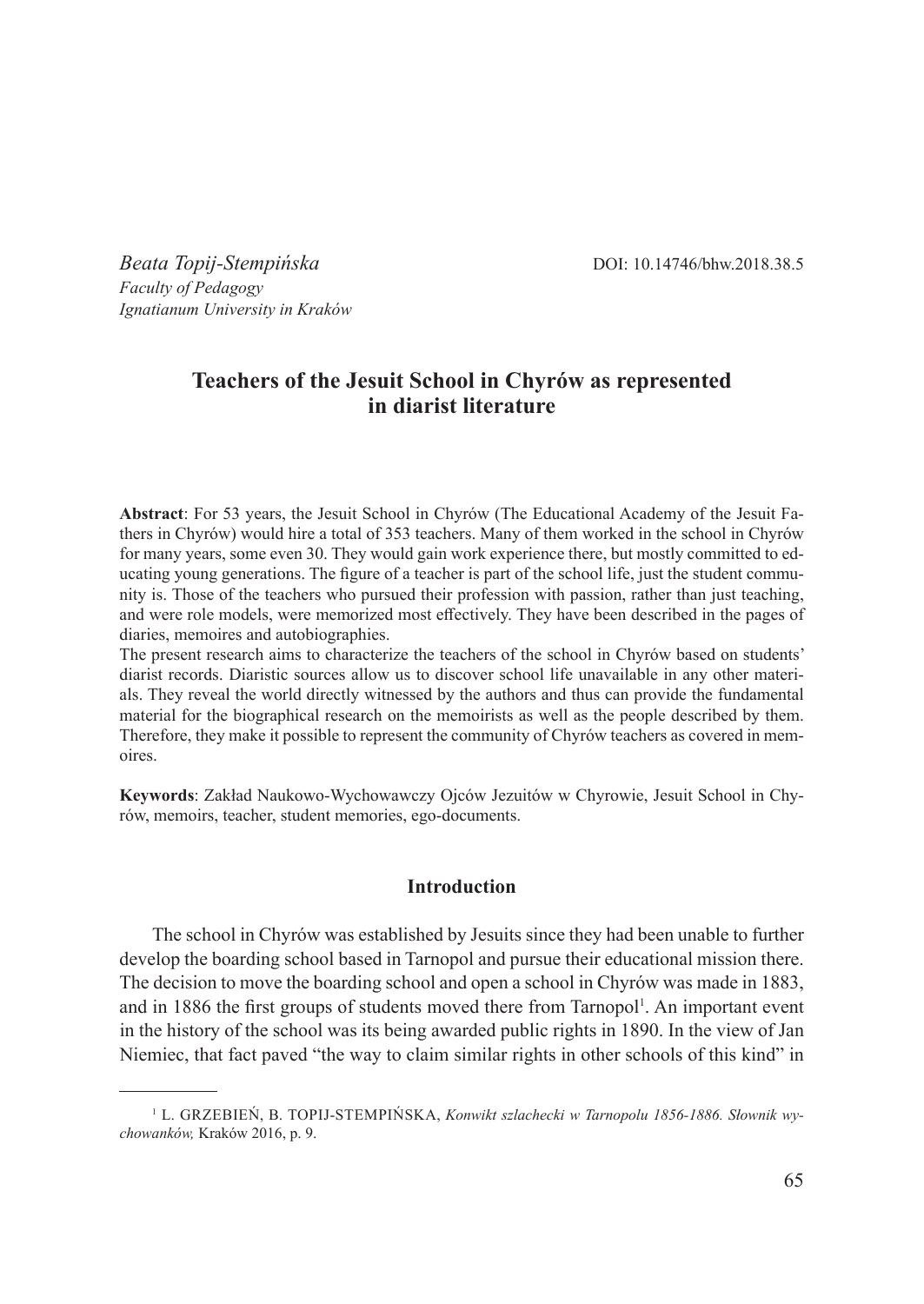Galicia<sup>2</sup>. The Jesuit School in Chyrów, or, to put it more precisely, the Jesuits' Scientific and Educational School in Chyrów, was, in the scholars' view, 'one of a kind', "and the high requirements faced by the teaching staff drove the high level of education"<sup>3</sup> . With the perfect organization of the teaching and educational process, the school in Chyrów performed better than other Galician high schools and it "went down in history as one of the best-organized high schools, both in terms of the facilities at hand and the alumni of the school, with distinguished contributions for the Nation and the Church"4 . It shall be stressed that the subsequent generations would not know about the school if it was not for its graduates, who contributed to preserving the memory of the school. The graduates' memoires and meetings make it possible for the school, the growth of which was put to a halt by the "winds of the great history," to live on in the history and social memory. The use of memoires may be essential, especially because no or scarcely any official documents have survived. In addition, memoires are essential in reconstructing the image of the school, or at least the part of it that concerns the unofficial side of school life. As argued by Antoni Knot, memoires reveal what "can hardly be found in official acts; they represent the school the way it really was. This is to mean its internal life and customs, the school atmosphere, teaching methods, the profiles and types of teachers, young people's interests and ideals"<sup>5</sup> . This belief is reflected in autobiographical sources of Chyrów graduates. The image of the school as remembered by the students usually consists of the memories regarding the location of the school, teaching and educational methods, friendly relationships, and teacher characterization<sup>6</sup>.

<sup>4</sup> *Od Wydawcy*, [in:] *Chyrowiacy,* ed. L. Grzebień*,* Kraków 1990, p. 5; cf. J. Niemiec, *Zakład Naukowo-Wychowawczy Ojców Jezuitów w Chyrowie 1886-1939*, p. 13.

<sup>5</sup> A. KNOT, *Wstęp,* [in:] *Galicyjskie wspomnienia szkolne*, ed. A. KNOT, Kraków 1955, p. XLVII. A. Knot's position is corroborated by the works: Cz. GALEK, *Szkoła i nauczyciel w II połowie XIX wieku na północno-wschodnich terenach Monarchii Austro-Węgierskiej w polskiej literaturze pamiętnikarskiej i beletrystycznej*, Zamość 2012; idem. *Obraz szkoły w II połowie XIX wieku w zaborze rosyjskim w świetle pamiętników i literatury pamiętnikarskiej,* Zamość 2015. Interesujące spojrzenie na wykorzystanie pamiętników do spojrzenia na środowisko nauczycielskie oczami ucznia przedstawił Tomasz Pudłocki, *Czy na pewno starzy? Obraz profesorów i nauczycieli szkół średnich Galicji drugiej połowy XIX i początku XX wieku w oczach ich uczniów,* [in:] *Ludzie starzy i starość na ziemiach polskich od XVIII do XXI wieku (na tle porównawczym),* vol. 2., *Aspekty społeczno-kulturowe,* ed. A. Janiak-Jasińska, K. Sierakowska, A. Szwarc, Warsaw 2016.

<sup>6</sup> E.J. Kryńska, *Świadectwo wiernej służby: "Deo, Patriae, Amicitiae". Gimnazjum oo. Jezuitów w Chyrowie,* [in:] *Edukacja a ewangelizacja w trzecim tysiącleciu,* ed. A. Kryński, Częstochowa 2002, pp. 111-125; B. Topij-Stempińska, *Pamięć o szkole w czasie zatrzymana. Wspomnienia Krzemieńczan i Chyrowiaków,* Przegląd Historyczno-Oświatowy 2017, No. 1-2, pp. 7-22.

<sup>2</sup> J. Niemiec, *Zakład Naukowo-Wychowawczy Ojców Jezuitów w Chyrowie 1886-1939*, Rzeszów – Kraków, 1998, p. 13.

<sup>&</sup>lt;sup>3</sup> A.P. BIES, E. DYBOWSKA, L. GRZEBIEN, *Pedagogia jezuitów (ignacjańska), [Towarzystwa jezusowego],* [in:] *Pedagogie katolickich zgromadzeń zakonnych. Historia i współczesność,* vol. 1, ed. J. Kostkiewicz, Kraków 2012, p. 83.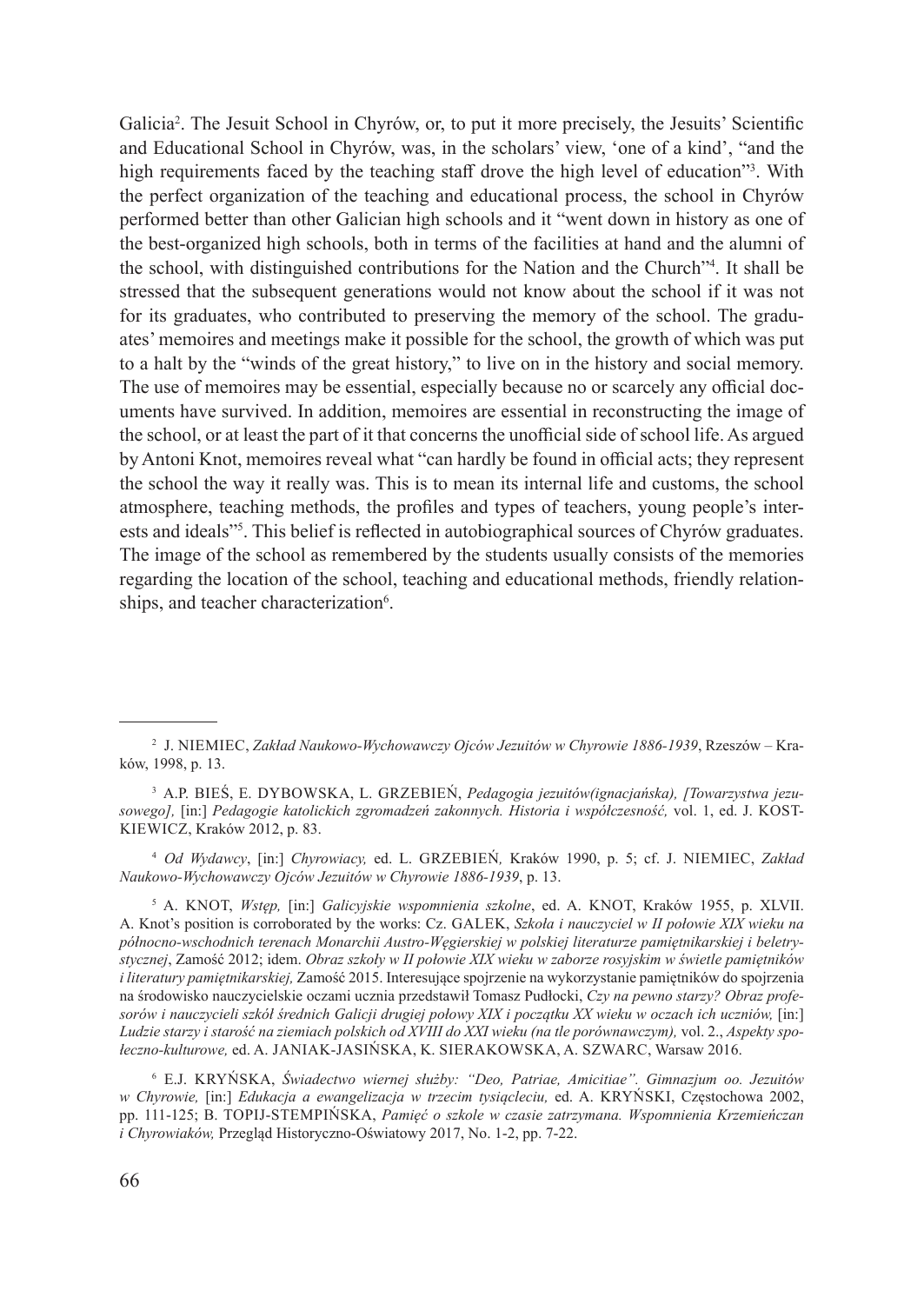## **1. Teacher at the Jesuit School in Chyrów**

The schools run by the Jesuit Society hired mostly Jesuits. This was also the case with the school managed by Jesuits in the Austrian partition in the  $19<sup>th</sup>$  century. A Jesuit working at the school had an educational background in the Humanities, philosophy and theology, which was the foundation for further studies or ministerial, scientific or vocational service. The educational curriculum for training prospective teachers also put aside some time to gain practical skills useful in school work. In addition, the supervisors "evaluated the work, interests and the skills of the best ones and advised them to pick specific university studies, often before they commenced their theological studies"7 . However, the education gained during the many years of studies did not provide the Jesuits in Galicia with teaching qualifications; it merely allowed them to work as assistant teachers. Only the teacher examinations taken under the Austrian and then, after Poland regained its independence, Polish law, allowed the Jesuits to work as school teachers<sup>8</sup>. Enjoying public rights since 1890, not only did the Chyrów school have to demonstrate a teaching curriculum meeting valid legal regulations, but also hire a teaching staff with approved teaching qualifications<sup>9</sup>. Besides the qualifications permitting them to pursue the teaching career, teaching staff in Chyrów was required to show proper moral and religious attitude and religious devotion. In addition, the teachers had to meet the requirements arising from monastic schooling laws, e.g. carefully prepare for the classes and use proper teaching methods. Other requirements regarded the location, time and boundaries of the interaction between teachers and students<sup>10</sup>. Romana Wysoczańska argues that "teachers in Chyrów faced high intellectual and moral requirements" in Chyrów<sup>11</sup>. This concept of the role and tasks assigned to the teachers has stemmed from adopted schooling laws.

<sup>7</sup> J. Niemiec, *Zakład Naukowo-Wychowawczy Ojców Jezuitów w Chyrowie 1886-1939*, op. cit., p. 117. An example is Romuald Koppens, who was first sent to study Philology at the Jagiellonian University, and then, upon graduation, pursued obligatory theological studies. J. ŁUKASZEWSKA-HABERKOWA, *Magister bonus Chyroviae*. *Romuald Koppens SJ (1865-1943)*, [in:] *Społeczeństwo, kultura, wychowanie w poglądach polskich jezuitów okresu II Rzeczypospolitej,* ed. S. Cieślak, B. Topij-Stempińska, Kraków 2012, pp. 270 and 272.

<sup>&</sup>lt;sup>8</sup> Cf. *Ustawy i rozporządzenia obowiązujące w galicyjskich szkołach średnich*, compiled by H. KOPIA, Lviv 1900. The situation of teachers after Poland had regained its independence has been discussed in: F. ARASZkiewicz, *Szkoła średnia ogólnokształcąca w Polsce w latach 1918-1932,* Warsaw 1972.

<sup>9</sup> The research conducted by Jan Niemiec shows that throughout lifetime of "the Jesuit School in Chyrów, the number of students per teacher was between 7 and 14, except for special cases [...]. In independent Poland, the number of teachers was generally constant and varied between 33 and 42." J. Niemiec, *Zakład Naukowo- -Wychowawczy Ojców Jezuitów w Chyrowie 1886-1939,* p. 112.

<sup>10</sup> Cf. *Ratio instituendae inventutis in Convictu Chyroviensi SJ,* Żółkieviae 1903; *Ustawy i przepisy Zakładu Naukowo-Wychowawczego OO Jezuitów w Bąkowicach pod Chyrowem,* Chyrów 1937.

<sup>11</sup> R. Wysoczańska, *Sytuacja wychowanków szkoły jezuickiej na przykładzie kolegium w Chyrowie w latach 1886-1939,* [in:] *Od narodzin do wieku dojrzałego. Dzieci i młodzież w Polsce, vol. 2, stulecie XIX i XX,*  ed. E. Mazur, Warsaw 2003, p. 68.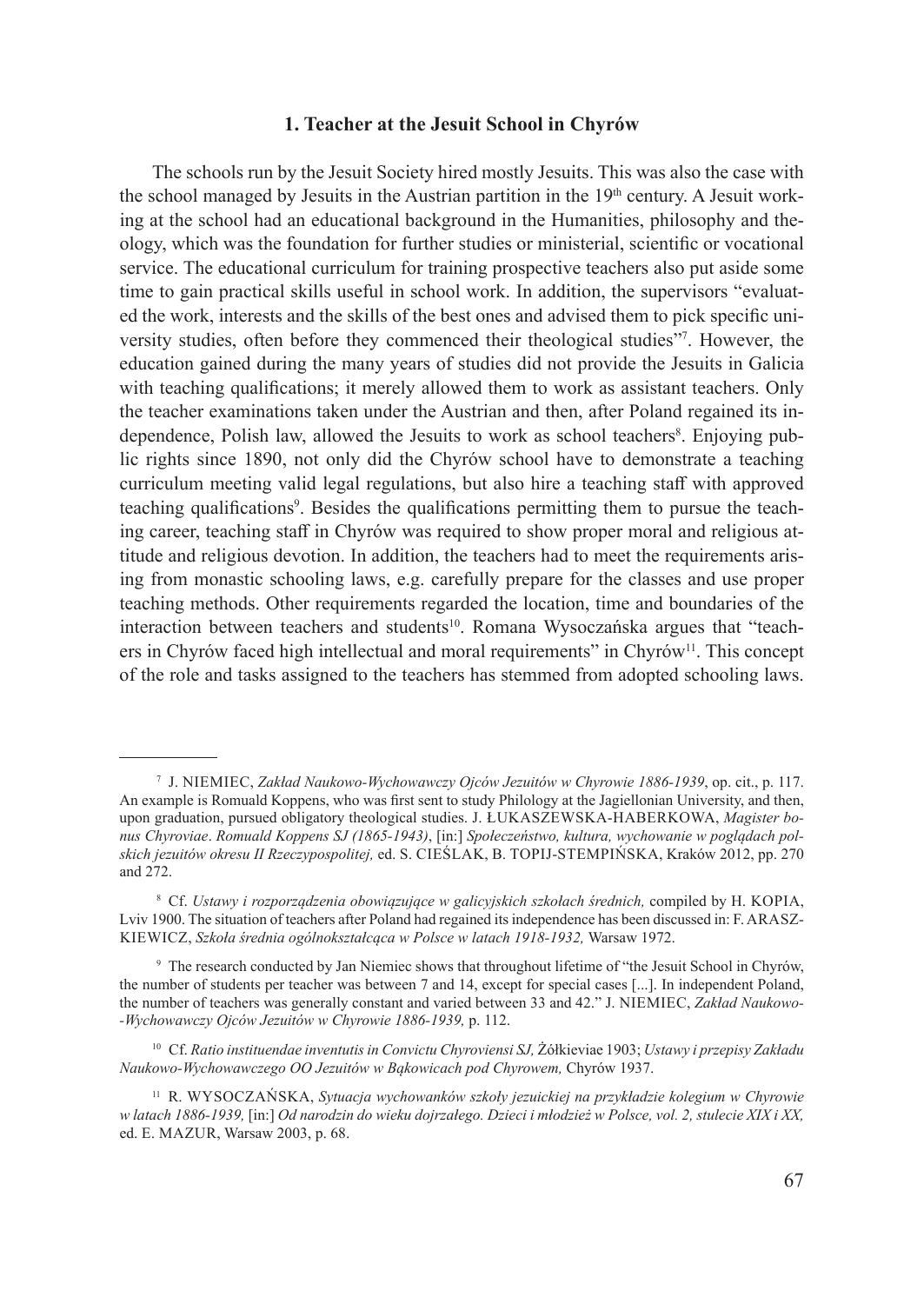For 53 years, Chyrów would hire 260 monastic teachers and 93 secular teachers<sup>12</sup>. In the publication entitled *Chyrowiacy,* Ludwik Grzebień recalls 38 teachers of the *gimnazjum* and the boarding school in Chyrów, 8 of working in Chyrów for more than 30 years. The long-time employees of Jesuit School in Chyrów were: Aleksander Gromadzki, Ignacy Gruszczyński, Wiktor Hoppe, Leon Kapaun, Romuald Koppens, Stanisław Pykosz, Józef Sas and Włodzimierz Żukotyński<sup>13</sup>. From amongst all Chyrów teachers, "those who were most deeply memorized by their students" deserve particular attention<sup>14</sup>. At the outset of the inquiry into the memories of Chyrów students, it is worth posing the following question: How did the students remember their teachers? What image of the teachers did they pass to the next generations? Therefore, this paper aims to delineate the image of teachers as represented in the memories of the students of the school in Chyrów. This research has used memoires and autobiographies of the graduates of the school in Chyrów, including: Janusz Warnecki, *Najdłuższy mój monolog,* Warsaw 1971; Karol Lewicki, *Chyrowskie popioły,* Wrocław 1989; Andrzej Rostworowski, *Ziemia której już nie zobaczysz,* Warsaw 2001, Jan Radożycki, *Aby o nich nie zapomniano. Wspomnienia,* Szczecin 2007 and graduates' memories compiled in: *Chyrowiacy,* ed. L. Grzebień, Kraków 1990.

## **2. The portrait of the teachers as preserved in the students' memory**

The diarist sources allow us to discover a world unavailable in other materials as they make the records of authors' subjective view of the reality. At the same time, they represent the world witnessed in person by the authors and thus can make the fundamental material for the biographical research on the authors of memoires and people described by them15. Mind you, however, the information from this kind of source materials cannot be regarded as unique and indisputable facts about the life and activity of an individual they cover.

Diaristic records, thus, may be a substantial source of information in any research on the daily life, human relationships, the author's view of the events that he took part in or witnessed first-hand. This also applies to the memories of school time as school life makes an important part of a young person's life and leaves a mark on them. In school life, the actors are both students and teachers<sup>16</sup>. It is worth bearing in mind that school life is not only

<sup>&</sup>lt;sup>12</sup> Detailed figures and data concerning social origins and religious denomination are provided by Jan Niemiec in the quoted publication on the Jesuit School in Chyrów.

<sup>13</sup> L. Grzebień, *Profesorowie,* [in:] *Chyrowiacy,* ed. L. Grzebień*,* Kraków 1990, pp. 105-108.

<sup>14</sup> Ibidem, p. 105.

<sup>&</sup>lt;sup>15</sup> J. MATERNICKI, *Wielokształtność historii. Rozważania o kulturze historycznej i badaniach historiograficznych,* Warszawa 1986, p. 137; J. Szczepański*, O pamiętnikach Polaków (1918-1978),* [in:] *Pamiętniki Polaków (1918-1978). Antologia pamiętnikarstwa polskiego,* vol. 1*, Druga Rzeczpospolita 1918-1939,* compiled and edited by: B. GOŁĘBIOWSKI, M. GRAD, F. JAKUBCZAK, Warsaw 1982, p. 33.

<sup>&</sup>lt;sup>16</sup> The importance of diaristic literature in representing teachers' profiles is reflected in: S. MAUERSBERG, *Szkoła i nauczyciel Drugiej Rzeczypospolitej w literaturze pięknej i pamiętnikarskiej*, Rozprawy z Dziejów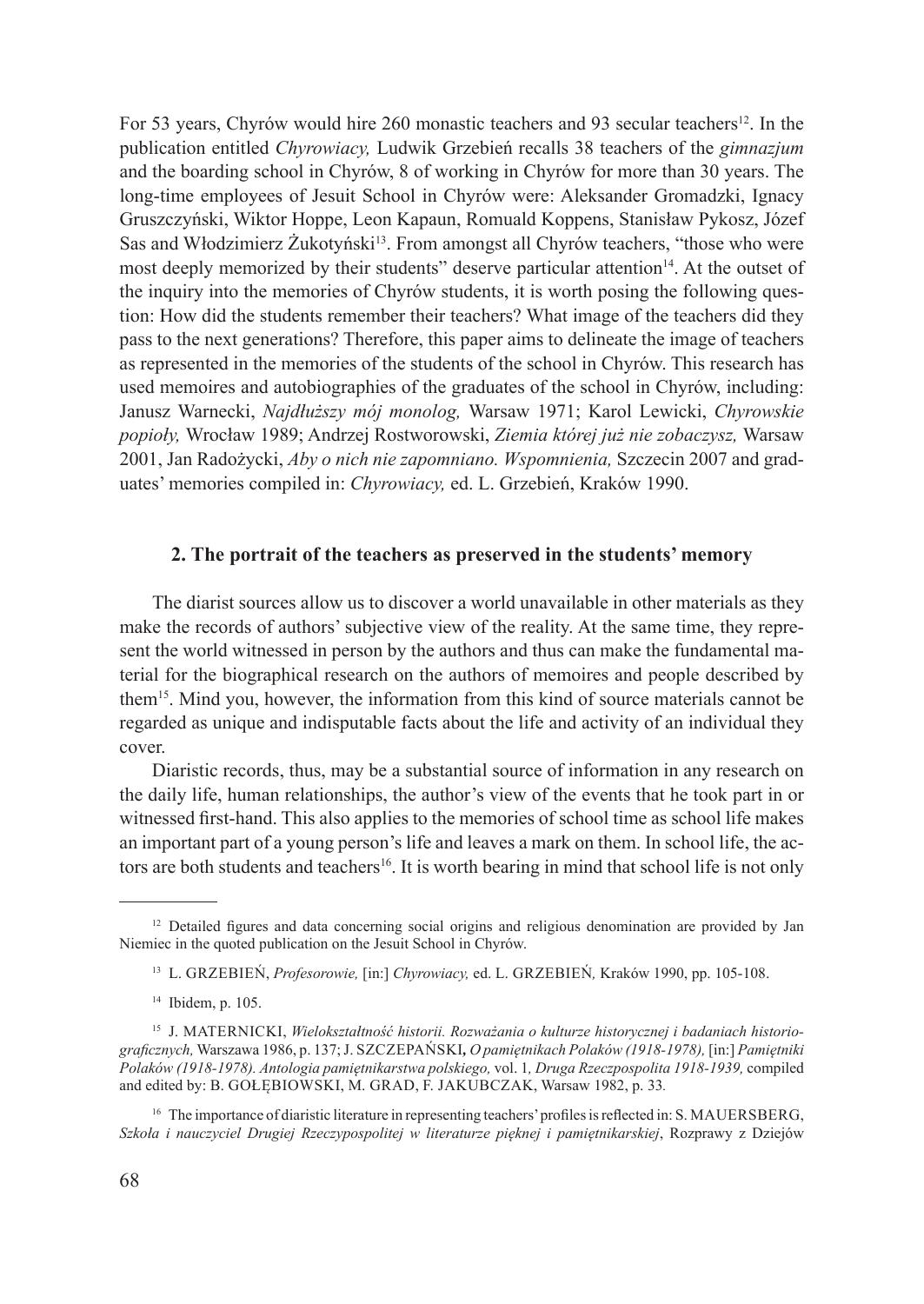about learning but also interpersonal contacts and mutual relationships, which, as many memories show, impacted their decisions and even life choices.

In representing the image of teachers covered in the memories, it is important to focus on such issues as: teachers' attitudes, educational activities they pursued, teaching and educational methods and their rapport with students. While seeking to reflect one's image, it is worth examining the characterization of the teacher and information about their passions and interests, including those unrelated to education. In outlining the portraits of teachers of the Jesuit School in Chyrów, it will be important to emphasize/highlight the way students viewed and represented teachers, an attempt at capturing authors' emotional attitude to their environment. Thanks to the diaristic sources, one can list the names of teachers that were particularly well memorized by the students. Not only do the graduates mention teachers' names, but they also provide short characterizations of the teachers, their attitude towards the students and their teaching methods. Some of the teachers mentioned most frequently (in the selected source materials) are: Jan Nuckowski, Aleksander Gromadzki, Leon Kapaun, Teofil Bzowski, Jan Dorda, Romuald Koppens, Aleksander Piątkiewicz and Kazimierz Konopka. They were covered by long passages and memorized most likely because of their work ethics, worldviews, conduct, their acting in the face of (frequently unexpected) events, and, in particular, their rapport with students.

The memories show an image of teachers adequately qualified to pursue their profession of a teacher. As recalled by Ludwik Dunin, before the WWI, in Chyrów, "professors were priests and Jesuits and the majority of them had outstanding educational backgrounds, exceeding the requirements of secondary schools, some even qualified to work at universities [...]. The lectures on Polish literature by Rev. Romuald Koppens<sup>17</sup> were the finest and deepest experience. The boys would listen to an hour-long lecture with such a focus that not even a bench gave a creak18. This is corroborated by another student of Chyrów – Ignacy Hirszel. In his view, "the professors were outstanding teachers [...]. Rev.

Oświaty 1991, vol. 34; G. Karłowska, M. Nawrot, *Charakterystyka zbiorowości nauczycieli domowych w Królestwie Polskim w świetle literatury wspomnieniowej i pamiętnikarskiej,* Acta Universitatis Nicolai Copernici. Pedagogika XXIII. Nauki Humanistyczno-Społeczne. Historia wychowania 2004, p. 365; W. Szulakiewicz*, Pamiętnikarski portret nauczycieli w ujęciu Rafała Taubenschlaga (1881-1958),* [in:] *Z dziejów polskiej oświaty. Księga Jubileuszowa dedykowana Profesor Danucie Koźmian,* ed. I. Kość and E. Magiera, Szczecin 2007; D. Grabowska-Pieńkosz, *Zapisani w pamięci. Nauczyciele zaboru austriackiego w literaturze pamiętnikarskiej,* Toruń 2016; R. Ślęczka, *Nauczyciele Szkoły Ćwiczeń krakowskiego Pedagogium,* Studia Paedagogica Ignatiana 2016, No. 2.

<sup>17</sup> Romuald Koppens SJ – born 28 January 1865 in Tarnów, died 14 November 1943 in Stara Wieś. Between 1886 and 1889, he studied philosophy in Chyrów and Tarnopol, and between 1889 and 1893, Polish literature and classical philology at the Jagiellonian University. Since 1893, a teacher of Polish literature and Greek at the Jesuit School in Chyrów. In 1939, after the school was closed down by the Soviet Army, he moved to Stara Wieś. An eminent teacher, he educated at the *gimnazjum* in Chyrów many eminent writers, columnists and literature historians. Additionally, he contributed to Przegląd Powszechny, and since 1898 also worked with the Polish Language Committee of the Polish Academy of Learning. He published some 30 research papers, including on: Piotr Skarga, Juliusz Słowacki, and Henryk Sienkiewicz. *Encyklopedia wiedzy o jezuitach na ziemiach Polski i Litwy, 1564-1995,* ed. L. Grzebień, Kraków 1996; https://www.jezuici.krakow.pl/cgi-bin/rjbo?b=enc &q=KOPPENS&f=1 [access: 12 August 2017].

<sup>18</sup> L. Dunin, *Tego mundurka mi było żal… 1903-1910,* [in:] *Chyrowiacy…* p. 21.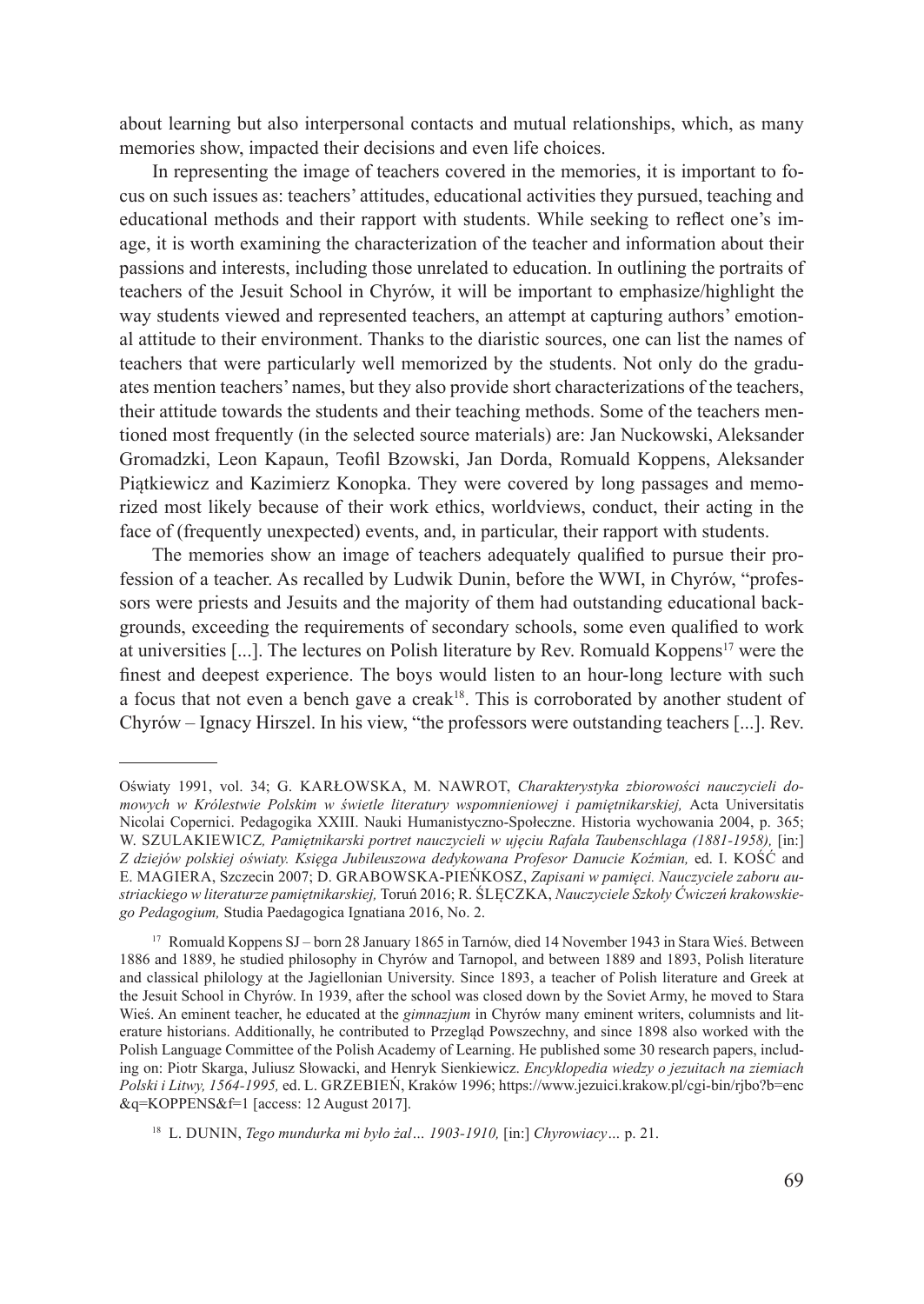Koppens gave superb lectures on Kochanowski and Rej and taught us to love the language of our grandfathers"<sup>19</sup>. Other teachers were just as good as Romuald Koppens, and the lectures delivered by Rev. Gromadzki,<sup>20</sup> a physics professor, lecturer and scientist, were marked by "the rare clarity and brevity." He was able to explain some of the most complex laws of physics and chemistry so clearly that everyone could understand them, and when we did," says Andrzej Rostworowski "it was easy to remember them"<sup>21</sup>. These observations of the students of Chyrów are reflected in the subject-related education that the Jesuits received from then universities. Besides teaching, many of the monks working in Chyrów also conducted research, including Jan Nuckowski and Romuald Koppens. Professional competence and teaching methods were appreciated by the students. This is evidenced by the following statements: "Jan Dorda, mathematics and physics teacher, enjoyed great authority among students,"2223 he was a very knowledgeable individual that could be a university professor"<sup>24</sup>. Not only did basic subjects represent a high educational level, so did the ones apparently less important such as music. It was because of "Rev. A. Piątkiewicz, an outstanding musician, composer and theatrologist, committed to the fields of music and theatre, who elevated this part of cultural life in Chyrów to a very high level $2^{25}$ ; "he dissected performances in a clear and precise way. He explained [...] and advised [...], in a word he taught proper acting"<sup>26</sup>. In Chyrów, "each teaching and educational activity came with [...] high quality, from the most difficult subjects to the easiest endeavors"27. The students remembered most vividly those teachers who were not only specialists in their fields and were able to convey their knowledge, but were also able to

<sup>21</sup> A. ROSTWOROWSKI, *Ziemia, której już nie zobaczysz*, Warsaw 2001, p. 59.

<sup>22</sup> Jan Dorda SJ – born 31 August 1891 in Leśniów near Brodów, died 14 November 1971 in Kraków. He studied philosophy in Nowy Sącz, Kraków and Gräfenberg and theology in Stara Wieś and Kraków. At the University of Lviv, he studied mathematics and physics between 1916 and 1918 and 1922-23. A mathematics and physics teacher in Chyrów in 1915-1916, 1918 and 1923-1939 and the principal of the *gimnazjum* in 1932- -1934. He headed physics, mathematical and astronomical laboratories. During the WWII, he worked at the Christian ministry in Lviv in 1939-45. An author of monographs and dozens of scientific and religious papers. *Encyklopedia wiedzy o jezuitach na ziemiach Polski i Litwy, 1564-1995…*, https://www.jezuici.krakow.pl/cgibin/rjbo?b=enc&q=DORDA&f=1 [access: 16 August 2017].

<sup>23</sup> J. Radożycki, *Aby o nich nie zapomniano. Wspomnienia,* Szczecin 2007, p. 48.

<sup>24</sup> J. Kowalski, *Wspomnienia z Chyrowa 1926-1933*, [in:] *Chyrowiacy…*, p. 46.

<sup>25</sup> J. Starnawski, *Takim był Chyrów 1930-1938,* [in:] *Chyrowiacy…*, p. 51.

<sup>26</sup> J. Warnecki, *Najdłuższy mój monolog,* Warsaw 1971, pp. 25-26; also J. Starnawski, *Takim był Chyrów 1930-1938…*, p. 51.

<sup>27</sup> E. Kowalski, *Z głębokim przekonaniem 1925-1929,* [in:] *Chyrowiacy…*, p. 41.

<sup>19</sup> I. Hirszel, *Życie piękne i radosne 1908-1914,* [in:] *Chyrowiacy…*, p. 29.

<sup>20</sup> Aleksander Gromadzki SJ – born 20 March 1833 in Sielce, in the Żytomierz Diocese, died 7 November 1913 in Chyrów. He graduated in mathematics, physics and astronomy from the University of Kiev. He worked as an astronomer at the Moscow Observatory. A teacher of physics, mathematics and astronomy in Tarnopol in 1883-85, 1887-88 and in Chyrów in 1885-1887 and 1889-1913. *Encyklopedia wiedzy o jezuitach na ziemiach Polski i Litwy, 1564-1995…*, https://www.jezuici.krakow.pl/cgi-bin/rjbo?b=enc&q=GROMADZKI&f=1 [access: 16 August 2017].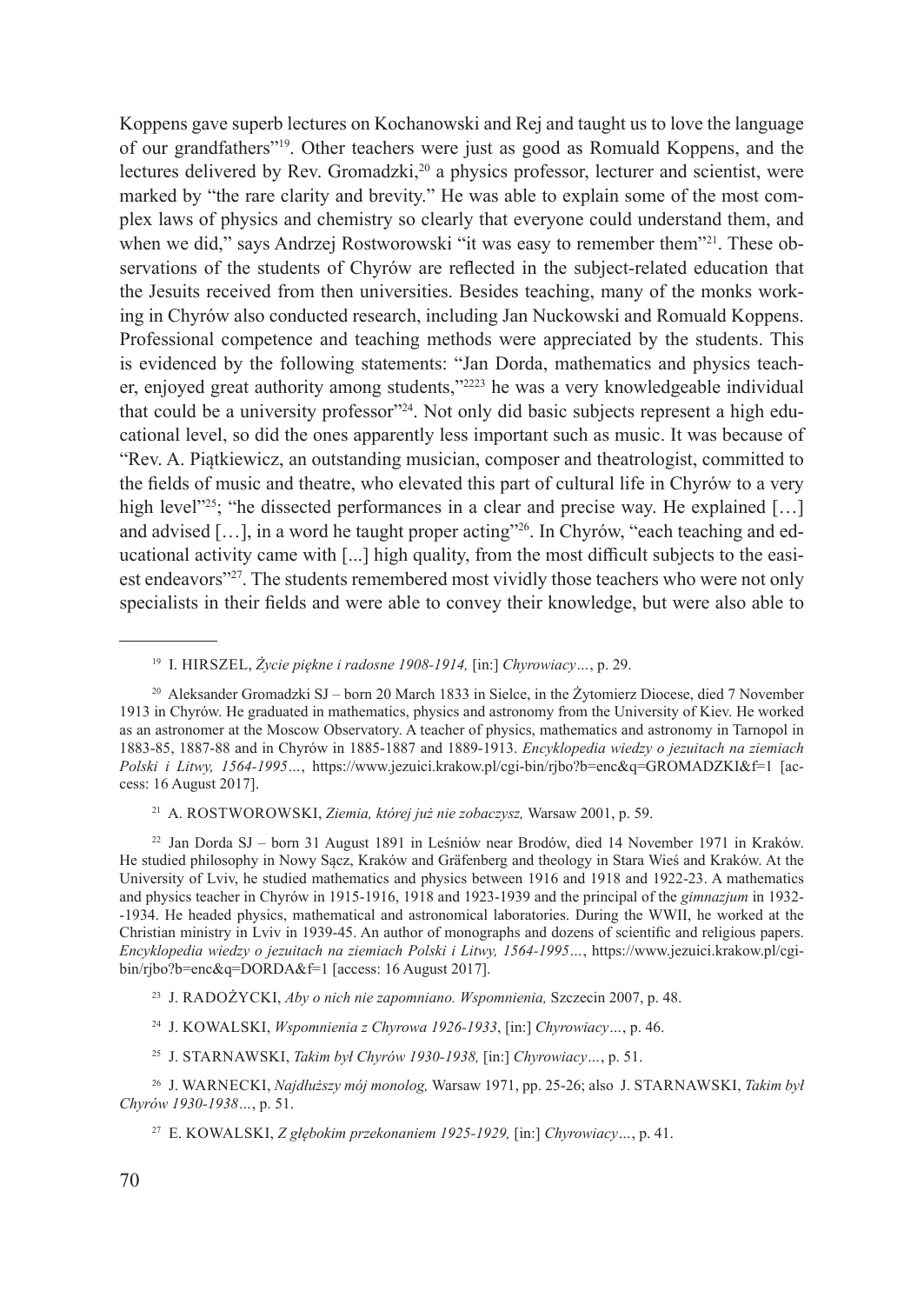arouse students' interest, encourage them to research and seek independently – to self educate themselves. Apart from the above-mentioned teachers, it is worth mentioning Rev. Sas. "A unique individual with great impact on the students"<sup>28</sup>. Michał Kłobukowski says that, thanks to this professor, he continued to be interested in history for many years after his graduation<sup>29</sup>. Such an approach of Chyrów teachers to their profession is reflected in a statement from another student of Chyrów: "This is how the fathers in Chyrów taught us – for the lifetime $"30$ . What methods did the mentioned teachers use? The preserved memoires reveal the image of teachers who skillfully applied the method of lecturing – the masters were, among others: Koppens, Sas, Poplatek and Kapaun. At the theatre classes taught by Aleksander Piątkiewicz, the students had an opportunity to listen to a clear, precise analysis of a performance since "he know theatre better than the school would need"<sup>31</sup>. In addition, he explained how each character should look, recommended additional literature and solidly trained students to be actors. Lectures were not the only method of delivering classes in Chyrów; the teachers also conducted experiments. One of the many teachers using this method during their classes to explain more or less complex problems was Rev. Leon Łazarczy $k^{32}$ . The teachers also used teaching props in their work. "Greek and Latin in the hands of Rev. Leon Kapaun was based on the immortal cult of the Hellenic culture [...]. He would walk around lugging perfect reproductions of statues of the ancient art"<sup>33</sup>. In addition, as Ludwik Dunin states, Rev. Kapaun would be offended at the students if they were not familiar with mythology.

Besides subject-related training, another factor that made students preserve the memory of a given teacher was teachers' attitude to their students, and this translated into students' view of and attitude to that teacher. Memoirists usually recall those teachers who were marked by the friendly, kind and even fatherly attitude to the students. It is worth recalling Rev. Dord, who outclassed everyone by a great deal. His understanding of and the rapport with young people, to whom he dedicated himself with great motivation and love, were outstanding. Young people understood and felt that, and so they paid back with respect and proper conduct at his lectures,"<sup>34</sup> and even though, as another student pointed out, "they are known for the high intellectual requirements before the students and difficult lectures frequently venturing far beyond school material, he was admired and liked by

- 30 Z. Mikiewicz, *Pamięć zostanie na zawsze 1921-1929,* [in:] *Chyrowiacy…*, p. 39.
- <sup>31</sup> J. Warnecki, *Najdłuższy mój monolog…*, p. 25.
- <sup>32</sup> I. Hirszel, *Życie piękne i radosne 1908-1914…*, p. 29.

<sup>28</sup> J. Kowalski, *Wspomnienia z Chyrowa 1926-1933*, [in:] *Chyrowiacy…*, p. 46.

<sup>29</sup> M. Kłobukowski, *Drogie… kochane… Katabasy… 1920-1929*, [in:] *Chyrowiacy…*, p. 37.

<sup>33</sup> L. Dunin, *Tego mundurka mi było żal… 1903-1910…*, p. 21; również I. Hirszel, *Życie piękne i radosne 1908-1914,* [in:] *Chyrowiacy…*, p. 29.

<sup>34</sup> E. Kański, *Chyrowska gawęda,* [in:] *Chyrowiacy…*, p. 67.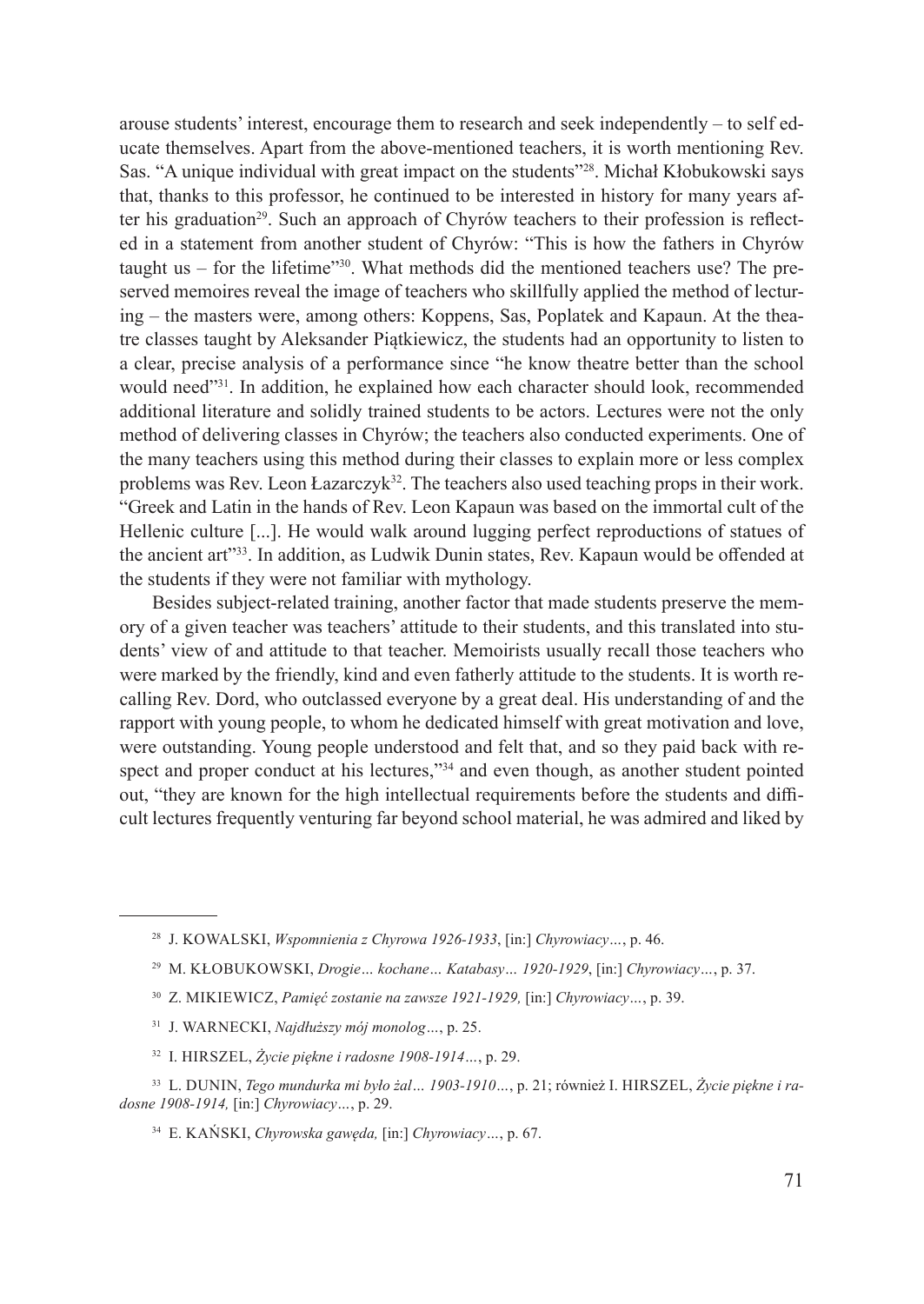everyone [...]. At that time, he showed intellectual and spiritual greatness, readily visible even to the youngest students..."<sup>35</sup>

An important individual at the Chyrów school was the Prefect Priest, an educator and teacher. He introduced the newly-arrived students into school life; he attended to the order and, more importantly, aimed to bring up the students. Stefan Dzierżanowski was the role model to the young boys, "an outstanding educator and teacher"<sup>36</sup>. Chyrów students most vividly recall Teofil Bzozowski,<sup>37</sup> "the apostle of smile and warmth." "He impressed everyone with his simplicity and his extraordinary kindness. He expressed his love for his former and present students primarily with his excellent memory of their individual matters;"<sup>38</sup> "kind to everyone,"<sup>39</sup> "of an uncomplicated character, with a golden heart, helpful and forgiving," and in the reading room "you could always see some students approaching 'Bzunio, seeking his understanding and help"40. To many Chyrów students, Teofil Bzowski was not only the legendary figure but, most importantly, as stressed by Jerzy Kowalski, a great authority<sup>41</sup>.

Chyrów is not a place free from teachers who do not have, in the opinion of students, teaching skills and, most importantly, understanding for students. One of such individuals was the Latin teacher Rev. Opioła<sup>42</sup>; his teaching system [...], based on a 20-cm rubber stick that he carried in his sleeve"<sup>43</sup> did not convince the students to study this language and like the teacher. When picking the profile of their high school, many picked the mathematics/physics profile since it did not include Latin and the above-mentioned teach-

<sup>38</sup> A. Paygert, *Po pięćdziesięciu latach 1935-1939…*, p. 75.

39 Z. Domański, *Sercem przywiązany… 1903-1912…*, p. 25.

<sup>40</sup> J. Starnawski, *Takim był Chyrów 1930-1938…*, p. 51; also A. Rostworowski, *Ziemia, której już nie zobaczysz…*, p. 58.

<sup>41</sup> J. Kowalski, *Wspaniała szkoła w Chyrowie…*, p. 45.

42 Ignacy Opioła – born 6 December 1891 in Gruszów near Limanowa, died 7 August 1962 in Zabełcze. A Latin and Greek teacher in Chyrów in 1926-1931 and 1935-1938, in Pińsk in 1931-1935 and Vilnius in 1938- -1940. Later on, a teacher of theology and canon law in Vilnius in 1940-1942. Following the war, he taught Polish and Latin at the St. Hyacinth School in Katowice (1945-1946) and the Jesuit School in Ścinawka (1946-1947). Subsequently, he worked as the principal of a vocational school in the years 1948-1950 and a catechist in 1950- -1962 in Zabełcze. *Encyklopedia wiedzy o jezuitach na ziemiach Polski i Litwy, 1564-1995…*, https://www.jezu ici.krakow.pl/cgi-bin/rjbo?b=enc&q=OPIOLA&f=1 [access: 15 December 2017].

<sup>43</sup> E. Kański, *Chyrowska gawęda 1936-1939…*, p. 67.

<sup>35</sup> A. Paygert, *Po pięćdziesięciu latach 1935-1939*, p. 75; also J. Pietrzykowski, *Najpiękniejsze lata młodości 1932-1939…*, p. 68; also J. Starnawski, *Takim był Chyrów 1930-1938…*, pp. 53-54.

<sup>36</sup> Z.T. Martynowski, *Co zawdzięczam Chyrowowi? 1919-1926…*, p. 33; also Z. Filipczak, *Z wielkim wzruszeniem wspominam 1920-1925…*, p. 36.

<sup>37</sup> Teofil Bzowski SJ – born 11 November 1873 in Jeżów, died 4 January 1959 in Stara Wieś. In 1987, he started working as an educator at the Jesuit School in Chyrów. A teacher of the Russian language and educator. An editor of the 'Z Chyrowa' magazine, then "Kwartalnik Chyrowski," and eventually "Przegląd Chyrowski." In 1911, he founded the Związek Byłych Chyrowiaków and headed it until the end of his life. An author of brochures, historical and religious articles, a compilation of Polish Jesuits' obituaries since 1820. *Encyklopedia wiedzy o jezuitach na ziemiach Polski i Litwy, 1564-1995…*, https://www.jezuici.krakow.pl/cgi-bin/rjbo?b=enc &q=BZOWSKI&f=1 [access: 12 October 2017].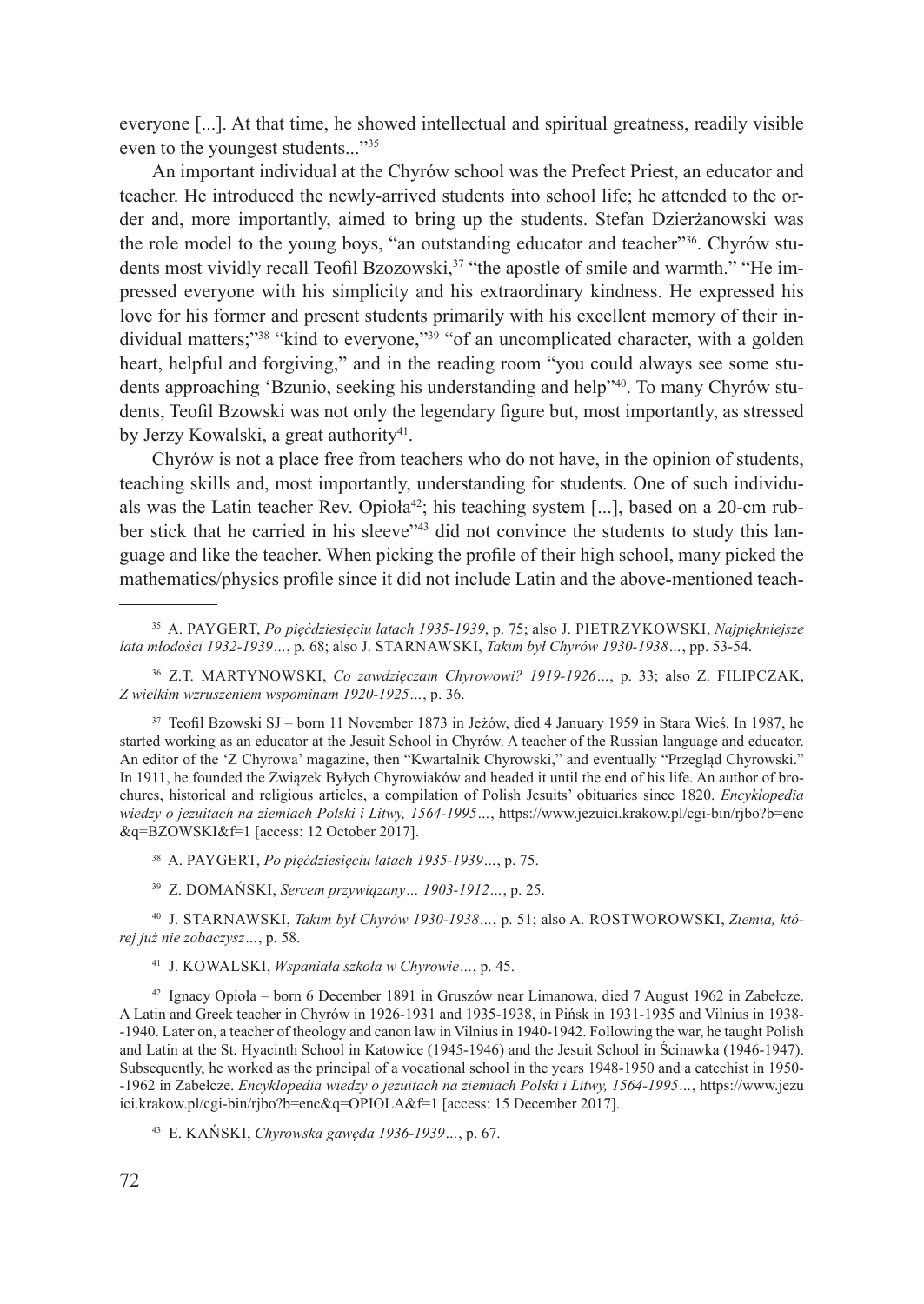er. Most effectively remembered are also those teachers who were not respected by the young people, who were afraid of them. Students rejoiced at any of those teachers leaving the school<sup>44</sup>.

In their descriptions of Chyrów teachers, the diarists also cover their appearance. Usually, the way they represent the teachers suggests that they admired and respected a teacher, with Jan Dorda represented as "a short modest person [...], with a grizzly fade, spontaneously eliciting respect<sup>345</sup>. This attitude to teachers is confirmed by the descriptions of Romuald Koppens: "Yes, it was a very dignified person, gliding their way slowly through the corridors, with a pile of books on their hands,"46 and Leon Kapaun – "in passing and rather from afar, we would see the teacher take walks with older students during classes [...]. Athletically built, tall, dark-haired and with a fade hairstyle – large Father Kapaun surrounded by his students chit-chatting with their 'educator'<sup>47</sup>. Besides Romuald Koppens and Jan Kapaun, the students also admired Aleksander Piątkiewicz – "a unique individual redolent of Renaissance." Large, with distinct facial features, a long, endless forehead, and big piercing, gentle and wise eyes<sup>748</sup>. They prized him for the passion in leading the school orchestra and theatre. Many students would pursue artistic careers thanks to his attitude to the subject he taught and the high requirements even during extra classes. That was not the only teacher who effectively encouraged students to take interest in the subject he taught. At times, influenced by the teacher's passion, students would complete their education in Chyrów and choose to pick other fields of study than those picked for them by their parents or guardians<sup>49</sup>.

In addition to more or less detailed characterizations of teachers, the diarists frequently give nicknames to the teachers. Some of them originate from a typical appearance of a given teacher, as exemplified by the rosy face of Kazimierz Konopka, nicknamed 'Pomidor' ('Tomato'). Other nicknames were associated with surnames: 'Bzunio', 'Kolo', 'Łazarz'<sup>50</sup> or a typical gait, way of speaking, e.g. 'papa Dziopa'51. They also recall specific 'sayings', e.g. Józef Sas was famous for 'and so on and so forth" that he said when he could not finish his lecture. Chyrów teachers covered herein, just some of the many described in memoires, show that the memory of the student community has preserved the image of teachers who are human, with their advantages and disadvantages. It is also worth stressing that the vast majority of teachers were dedicated to the students and highly professional.

- <sup>47</sup> Z.T. Martynowski, *Co zawdzięczam Chyrowowi? 1919-1926…*, p. 33.
- <sup>48</sup> J. Warnecki, *Najdłuższy mój monolog…*, p. 25.

- <sup>50</sup> Teofil Bzowski, Maksymilian Kohlsdorfer, Leon Łazarczyk
- <sup>51</sup> Wiktor Hoppe the teacher of German, French and English, who did not speak well 'in Polish'.

<sup>44</sup> K. Lewicki, *Chyrowskie popioły,* Wrocław 1989, p. 57.

<sup>45</sup> A. Paygert, *Po pięćdziesięciu latach 1935-1939…*, p. 75.

<sup>46</sup> M. Kłobukowski, *Drogie… kochane… Kotabasy… 1920-1929…*, p. 38.

<sup>49</sup> Eg. a Chyrów student Jan Radożycki – A classical philologist and translator. Cf. J. Radożycki, *Aby o nich nie zapomniano. Wspomnienia,* Szczecin 2007.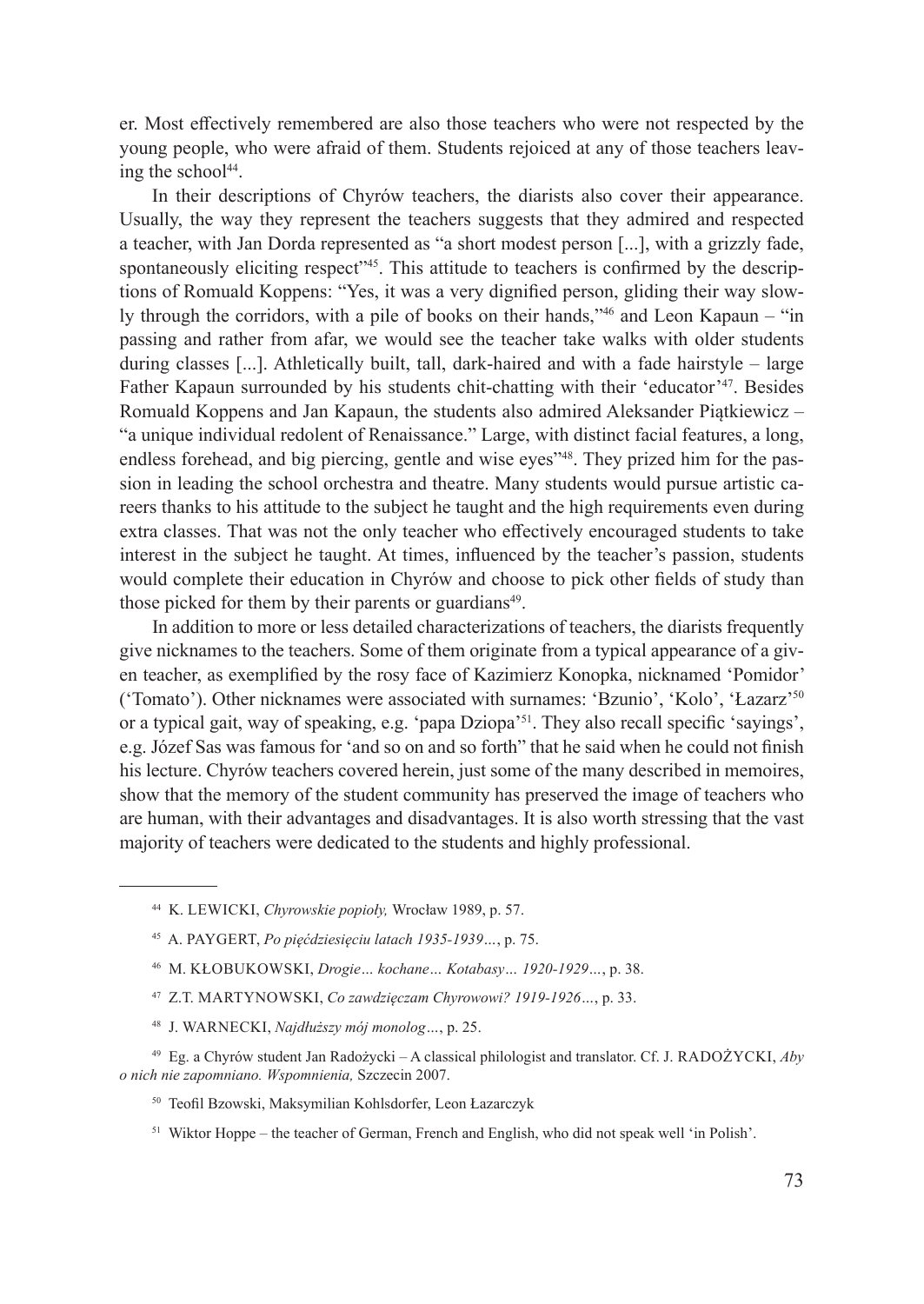## **Conclusion**

The presented records show the memory of the teacher community at one of many Polish schools in the  $2<sup>nd</sup>$  half of the 19<sup>th</sup> century and the 1<sup>st</sup> half of the  $20<sup>th</sup>$  century. The available source literature on the Jesuit School in Chyrów implies that, throughout its lifetime, it was one of the best schools at the time of the 2<sup>nd</sup> Polish Republic. Historians of education who research the organization of the process of education at the School in Chyrów stress the high level of teachers' subject-related training. It is worth pointing out that the authors of related studies point to the commitment Chyrów teachers showed to the process of educating the young people.

The analysis of the source materials, several items selected for this research, demonstrates that teachers viewed their students in a similar fashion. On the one hand, the assessment conducted many years later may be biased as all of the bad memories could have been forgotten over time, which would result in a false representation of a teacher. On the other hand, evaluating teachers many years later allows the researcher to assume that the author of a memoire does not have to be afraid of anything and describes the events as they have remembered them. In view of the above, we may conclude, based on the memories of Chyrów students, that not only were Chyrów teachers prepared to teach classes, were fair, responsible and conscientious, but they also showed young people what a desired conduct is on the example of their of own lives. In addition, a significant part of the characterization of Chyrów teachers, as viewed by the diarists, covers their attitudes to the students, i.e. the ability to establish rapport with them. They aroused admiration, sometimes concerns and anxiety, but they also allowed for jokes and pranks. The memoires of Chyrów students show that the teachers were not only competent erudites, but, most of all, pursuing one of the basic principles of Ignatian education – *cura personalis*<sup>52</sup>.

## **Bibliography**

#### Sources

- *Chyrowiacy,* ed. Grzebień L., Biblioteczka Przemyska, Kraków 1990.
- Domański Z., *Sercem przywiązany… 1903-1912*, [in:] *Chyrowiacy,* ed. Grzebień L., Biblioteczka Przemyska, Kraków 1990.
- Dunin L., *Tego mundurka mi było żal… 1903-1910*, [in:] *Chyrowiacy,* ed. Grzebień L., Biblioteczka Przemyska, Kraków 1990.
- Filipczak Z., *Z wielkim wzruszeniem wspominam 1920-1925*, [in:] *Chyrowiacy,* ed. Grzebień L., Biblioteczka Przemyska, Kraków 1990.

Grzebień L., *Profesorowie,* [in:] *Chyrowiacy,* ed. Grzebień L., Biblioteczka Przemyska, Kraków 1990.

<sup>52</sup> *Cura personalis* – caring for the individual person.

In the contemporary context of Ignatian education, this principle has been highlighted by Ewa Dybowska, *Wychowawca w pedagogice ignacjańskiej,* Kraków 2013, pp. 312-315; Cf. also *Podstawy edukacji ignacjańskiej,*  Kraków 2006.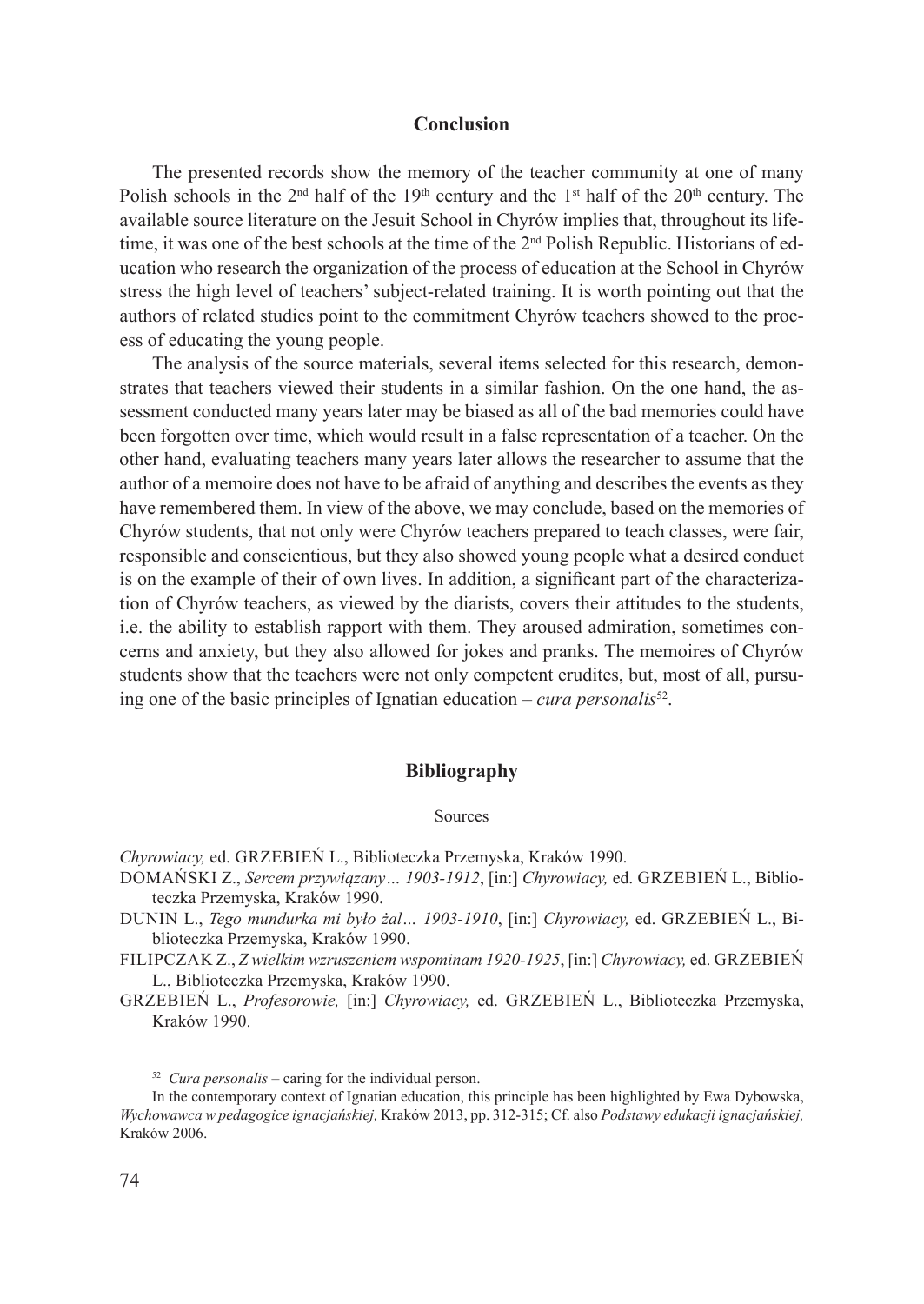- Kański E., *Chyrowska gawęda,* [in:] *Chyrowiacy,* ed. Grzebień L., Biblioteczka Przemyska, Kraków 1990.
- Kłobukowski M., *Drogie… kochane… Katabasy… 1920-1929*, [in:] *Chyrowiacy,* ed. Grzebień L., Biblioteczka Przemyska, Kraków 1990.
- Kowalski E., *Z głębokim przekonaniem 1925-1929,* [in:] *Chyrowiacy,* ed. Grzebień L., Biblioteczka Przemyska, Kraków 1990.
- Kowalski J., *Wspomnienia z Chyrowa 1926-1933*, [in:] *Chyrowiacy,* ed. Grzebień L., Biblioteczka Przemyska, Kraków 1990.
- Lewicki K., *Chyrowskie popioły,* Wydawnictwo Wrocławskiej Księgarni archidiecezjalnej, Wrocław 1989.
- Martynowski Z.T., *Co zawdzięczam Chyrowowi? 1919-1926,* [in:] *Chyrowiacy,* ed. Grzebień L., Biblioteczka Przemyska, Kraków 1990.
- Mikiewicz Z., *Pamięć zostanie na zawsze 1921-1929,* [in:] *Chyrowiacy,* ed. Grzebień L., Biblioteczka Przemyska, Kraków 1990.
- PAYGERT A., Po pięćdziesięciu latach 1935-1939, [in:] Chyrowiacy, ed. GRZEBIEŃ L., Biblioteczka Przemyska, Kraków 1990.
- Pietrzykowski J., *Najpiękniejsze lata młodości 1932-1939,* [in:] *Chyrowiacy,* ed. Grzebień L., Biblioteczka Przemyska, Kraków 1990.
- Radożycki J, *Aby o nich nie zapomniano. Wspomnienia,* My Book, Szczecin 2007.
- *Ratio instituendae inventutis in Convictu Chyroviensi SJ,* Żółkieviae 1903.
- Rostworowski A., *Ziemia, której już nie zobaczysz,* Czytelnik, Warsaw 2001.
- Starnawski J., *Takim był Chyrów 1930-1938,* [in:] *Chyrowiacy,* ed. Grzebień L., Biblioteczka Przemyska, Kraków 1990.
- *Ustawy i przepisy Zakładu Naukowo-Wychowawczego OO Jezuitów w Bąkowicach pod Chyrowem,*  Chyrów 1937.
- *Ustawy i rozporządzenia obowiązujące w galicyjskich szkołach średnich,* compiled by Kopia H., Lviv 1900.
- WARNECKI J., *Najdłuższy mój monolog*, Czytelnik, Warsaw 1971.

#### Studies

- Araszkiewicz F.W., *Szkoła średnia ogólnokształcąca w Polsce w latach 1918-1932,* PAN, Warsaw 1972.
- Bieś A.P., Dybowska E., Grzebień L., *Pedagogia jezuitów (ignacjańska), [Towarzystwa jezusowego],* [in:] *Pedagogie katolickich zgromadzeń zakonnych. Historia i współczesność,* vol. 1, ed. Kostkiewicz J., Impuls, Kraków 2012.
- Dybowska E., *Wychowawca w pedagogice ignacjańskiej,* Akademia Ignatianum w Krakowie, WAM, Kraków 2013.
- *Encyklopedia wiedzy o jezuitach na ziemiach Polski i Litwy, 1564-1995,* ed. Grzebień L., Kraków 1996; https://www.jezuici.krakow.pl/cgi-bin/rjbo?b=enc&q=KOPPENS&f=1 [access: 12.08.2017].
- Galek Cz., *Obraz szkoły w II połowie XIX wieku w zaborze rosyjskim w świetle pamiętników i literatury pamiętnikarskiej,* WSZiA w Zamościu, Zamość 2015.
- GALEK Cz., Szkoła i nauczyciel w II połowie XIX wieku na północno-wschodnich terenach *Monarchii Austro-Węgierskiej w polskiej literaturze pamiętnikarskiej i beletrystycznej*, WSZiA w Zamościu, Zamość 2012.
- Grabowska-Pieńkosz D., *Zapisani w pamięci. Nauczyciele zaboru austriackiego w literaturze pamiętnikarskiej,* Wydawnictwo Naukowe UMK, Toruń 2016.